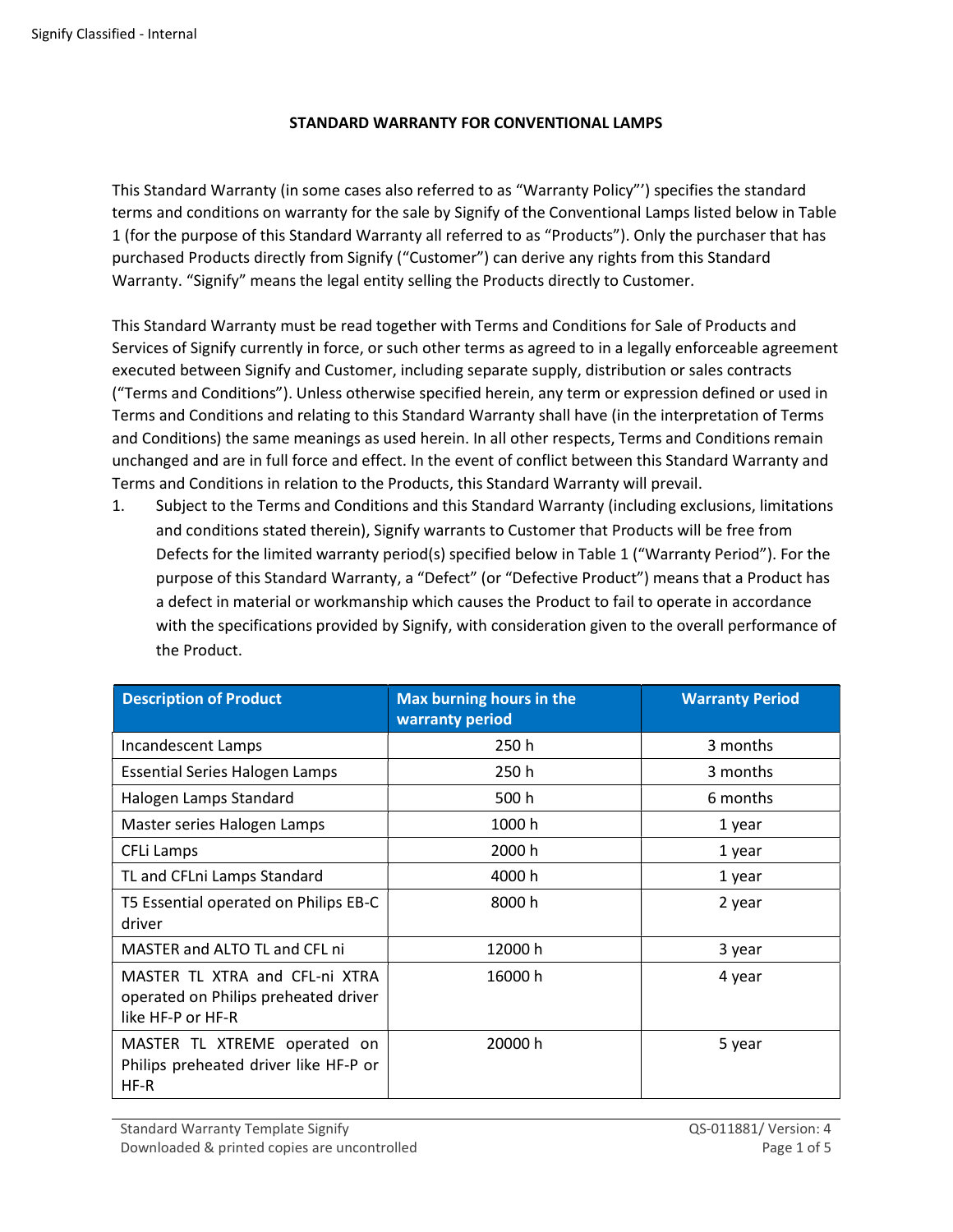| MASTER TL XTREME operated on HF-<br>P-Xt driver and dimmed no lower<br>than $30\%$                                    | 32000 h | 8 year   |
|-----------------------------------------------------------------------------------------------------------------------|---------|----------|
| <b>HID Lamps Standard</b>                                                                                             | 4000 h  | 1 year   |
| CDM Elite T and TC operated on<br>Philips gear                                                                        | 8000 h  | 2 year   |
| CDM Elite, reflector types operated<br>on Philips gear                                                                | 6000 h  | 1.5 year |
| SON APIA / Xtra / Hg Free                                                                                             | 8000h   | 2 year   |
| CPO-T White<br>90W/140W<br>728<br>(Cosmowhite) operated horizontally<br>on Philips gear (or Signify approved<br>gear) | 8000 h  | 2 year   |
| CPO-T White Xtra 45/60W operated<br>horizontally on Philips gear (or Signify<br>approved gear)                        | 12000 h | 3 years  |
| Sports lamps (MHN)                                                                                                    | 500 h   | 1 year   |

Table 1: Description of Product and Warranty Period

Unless confirmed otherwise by Signify, a Warranty Period starts on the earlier of (i) the date of manufacturing plus six (6) months, or (ii) the date of invoice of the Product concerned].

- 2. Signify will have no obligations under this Standard Warranty if Customer is in breach of Customer's payment obligations under Terms and Conditions.
- 3. In order to be entitled to make a valid claim under warranty, Customer shall promptly notify Signify in writing of any alleged Defective Product prior to expiration of the Warranty Period for such Product. Further, the obligations of Signify under this Standard Warranty are subject to the following conditions:
	- 3.1. Customer shall keep proof of purchase for the Product available for inspection;
	- 3.2. Customer shall make claims under this Standard Warranty to Signify promptly and not later than thirty (30) days after discovery, and make available to Signify (or representatives) adequate records of operating history for the Product, at minimum the following information:

3.2.1. name and/or type number of the Product;

- 3.2.2. details of the (alleged) Defect, including the number and percentage of failures, and date-code of failure, as applicable;
- 3.2.3. the invoice date and, if performed by Signify, the installation date of the Product; and
- 3.2.4. details of application, location, actual burning hours and number of switching cycles.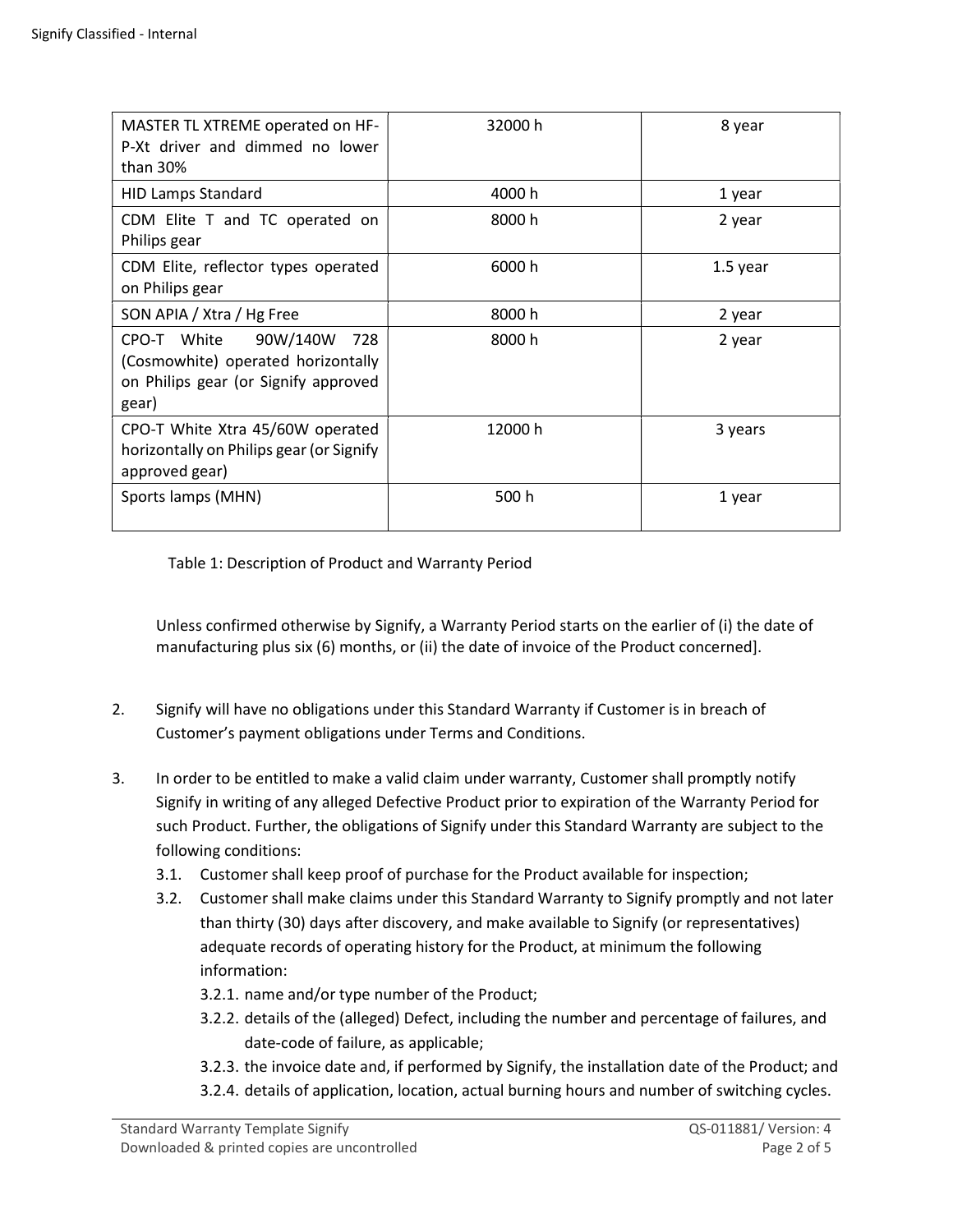- 3.3. Customer shall give a Signify representative on-site access to the Product for which Customer invokes this Standard Warranty, and, on request, send any alleged Defective Product to Signify for analysis.
- 3.4. Customer shall obtain consent from Signify on the specifications of any tests it plans to conduct to determine whether a Defect exists.
- 3.5. Any lawsuit relative to any claims under warranty must be filed within one (1) year of the date of the notification of the claim.
- 4. The obligations of Signify under warranty will be limited, at the option of Signify, to within a reasonable time, either repair or provide a replacement product for the Defective Product, or to an appropriate credit for the purchase price thereof. Repairs, replacements or remedies will not extend or renew the applicable Warranty Period. Signify is entitled at its option to replace the Defective Product(s) covered by warranty with a product that has minor deviations in design and/or specifications which do not affect the functionality of the Product. Signify may charge Customer for the reasonable costs incurred by Signify in relation to an alleged Defect or returned Product(s) that are found not to be a Defect, including for reasonable freight, testing and handling costs.
- 5. (De)mounting, (de)installation, removal and replacement of Products, structures or other parts of Customer's facility, decontamination, and re-installation of (Defect) Products are not covered by the warranty provided hereunder. Customer will be responsible and shall bear the costs for these activities, including costs of access for remedial warranty efforts by Signify.
- 6. Unless otherwise agreed by Signify and Customer in writing, the obligations under warranty by Signify only apply to the Products listed under section 1. Signify does not provide any warranty for any other products, including third party products and products not marked with the PHILIPS trademark or with other trademarks owned by Signify. In respect of software, Signify does not provide any warranty for any software that is not embedded in or delivered with any Products by Signify, even if Signify refers to third party software in its Documentation. The Warranty Period for customized or non-standard Products is one (1) year. Signify does not provide any warranty related to any Defect arising from designs, instructions or specifications supplied by Customer to Signify.
- 7. Signify will have no obligations under this Standard Warranty if the alleged Defect is found to have occurred as a result of any of the following:
	- 7.1. Any Force Majeure events. "Force Majeure" means any circumstances or occurrences beyond the reasonable control of Signify, whether or not foreseeable at the time of concluding the agreement for the sale of the Products, as a result of which Signify cannot reasonably perform or execute its obligations, including, without limitation, acts of God, natural catastrophes including earthquake, lightning, hurricane, typhoon, flooding or volcanic activities or extreme weather conditions, strikes, lock-outs, war, terrorism, political situation, civil unrest, riots, sabotage, vandalism, industry-wide shortages, breakdown of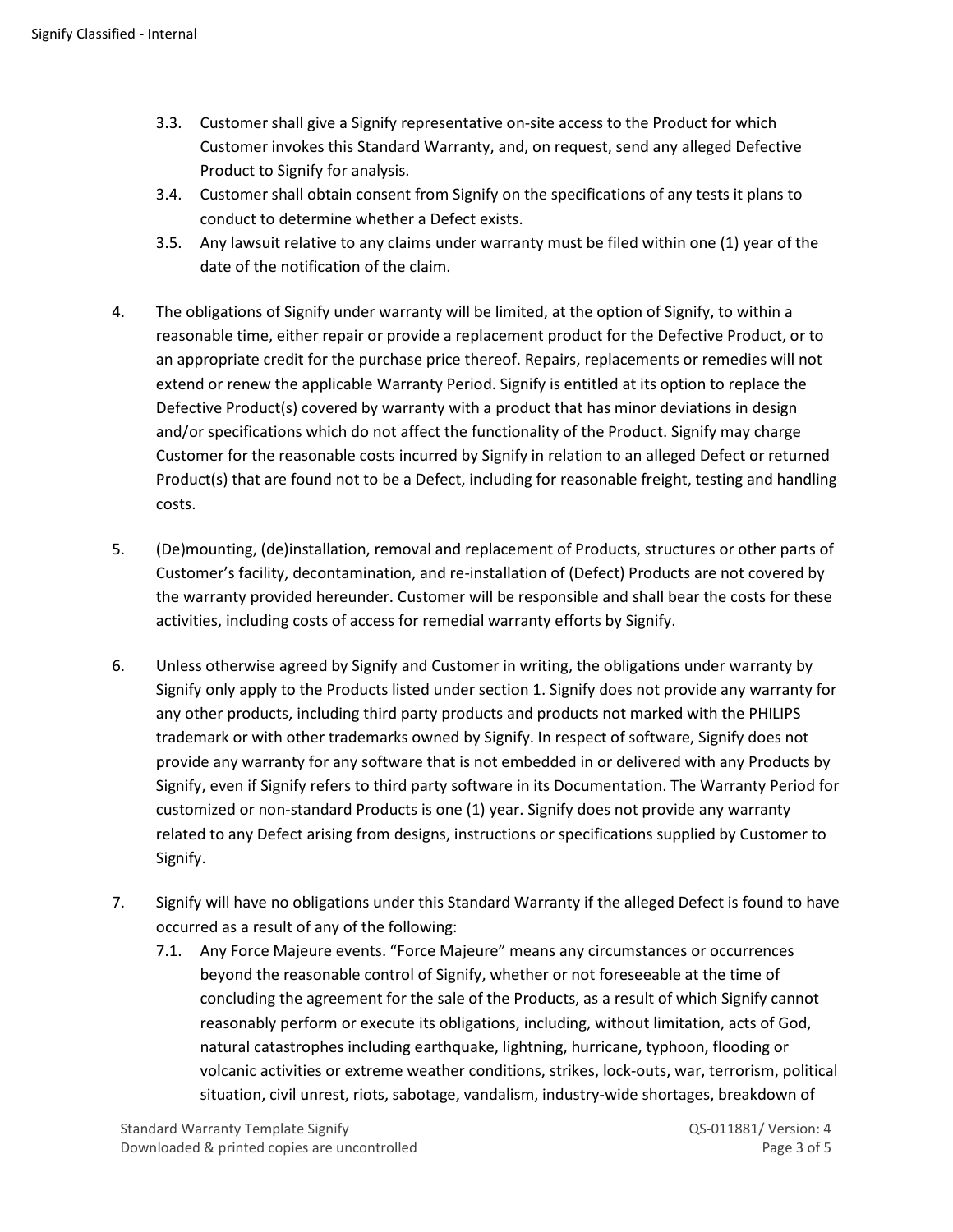plant or machinery, fault or loss of electricity supply, cyber attacks and hacking or nonperformance by suppliers of Signify or by other third parties on which services rely (including connectivity and communication services);

- 7.2. Electrical supply conditions, including supply spikes, over-voltage/under-voltage and ripple current control systems that are beyond the specified limits of the Products and those set or defined by relevant supply standards for the Product;
- 7.3. Improper wiring, installation, change of settings or maintenance of Products or any other electrical components such as drivers not performed by (or for) Signify;
- 7.4. Failure to adhere to installation, operating (such as specific tolerance on flux and system power), application, maintenance, or environmental instructions or guidelines prescribed by Signify or any other document accompanying the Products, or applicable safety, industry and/or electrical standards or codes;
- 7.5. Failure to use the Products for the purposes for which these have been designed;
- 7.6. Being subject to corrosive environments, excessive wear and tear, neglect, carelessness, accident, abuse, misuse, improper or abnormal use of the Products;
- 7.7. Any attempt at repair, alteration or modification not authorized by Signify in writing;
- 7.8. Usage of LED products not taking the application instructions concerning potential pollution (e.g. VOC and H2S as specified in the product design-in guide) or cleaning into account.
- 8. Customer acknowledges that the purchase price for the Product(s) is based on and reflects a proper allocation of risks and obligations of the parties related to warranty.
- 9. This Standard Warranty, read together with the provisions on warranty in the Terms and Conditions, constitutes the entire agreement regarding warranty for any Defective Products and supersedes all prior statements or communications (oral and written) to Customer regarding the Products. To the fullest extent permitted by law, the warranties contained herein are the only warranties given by Signify with respect to the Products and are given in lieu of all other warranties, whether express or implied, including without limitation warranties of merchantability or fitness for a particular purpose which warranties Signify expressly disclaims. Customer shall not rely on any other information, from Signify or other sources, or generally known (industry) facts, regarding the Products or their performance and/or lifetime. The sole and exclusive remedy for Customer in connection with any Defect will only be as explicitly stated in this Standard Warranty.
- 10. Signify may modify this Standard Warranty from time to time, and any modifications will be effective for all orders placed on or after the effective date of such modification(s).

## Conventional Lamps for special applications Specific Provisions